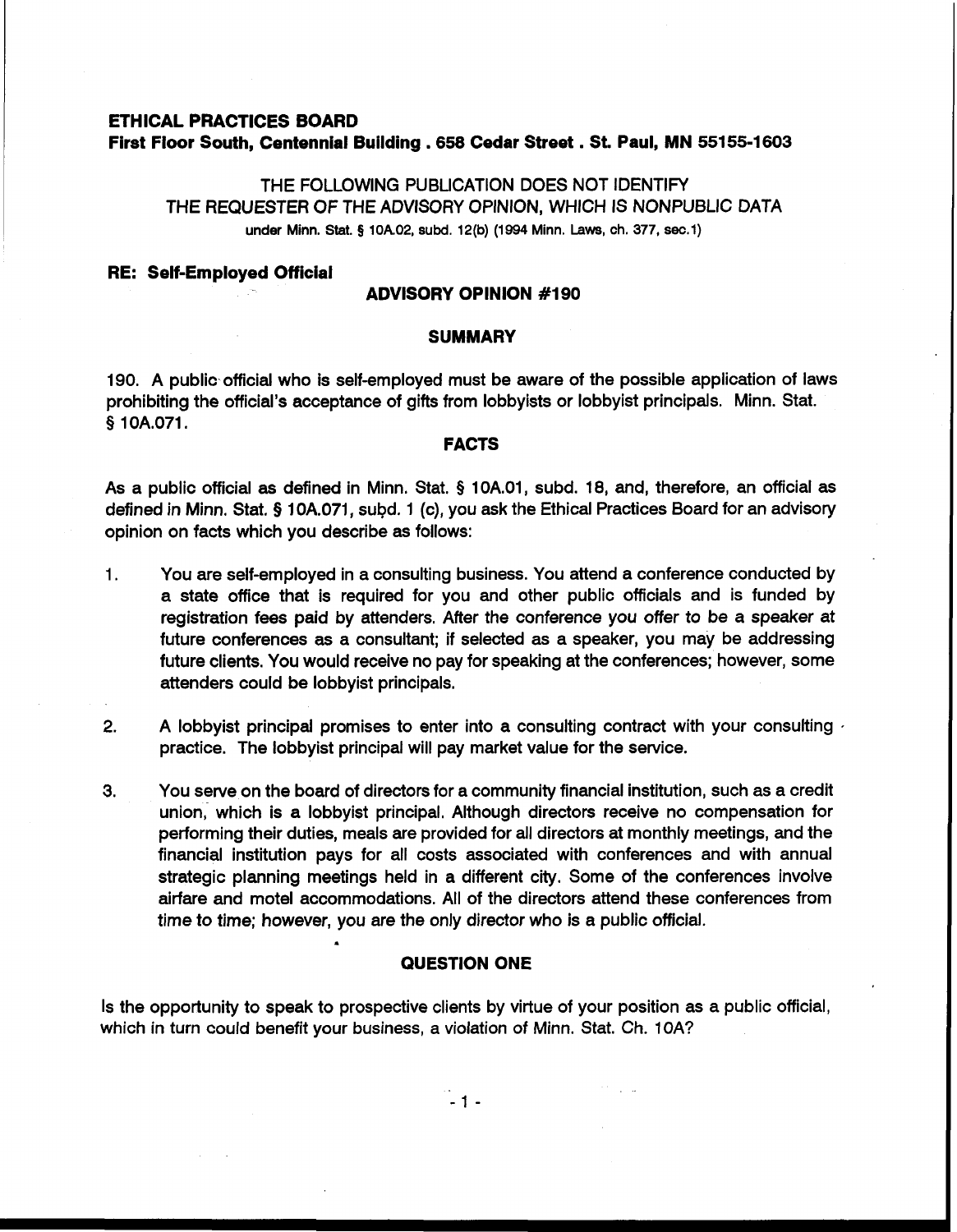### **OPINION**

No.

# **QUESTION TWO**

Must your consulting practice reject the offer from the lobbyist principal?

## **OPINION**

No. Based on the hypothetical situation presented, the Board concludes that no gift has been given or received that is prohibited by Minn. Stat. **9** 10A.071.

### **QUESTION THREE**

Are the meals and reimbursement from the financial institution, a lobbyist principal, considered to be gifts from a lobbyist principal?

# **OPINION**

Yes, but the gifts are not prohibited because of the recipient's membership in the board of directors, a majority of whose members are not officials, and an equivalent gift is given to the other members of the board of directors. Minn. Stat. **9** 10A.071, subd. 3 (b)(l).

...

 $\downarrow \qquad \qquad \downarrow \qquad \qquad \downarrow \qquad \qquad \downarrow \qquad \qquad \downarrow \qquad \downarrow \qquad \downarrow \qquad \downarrow \qquad \downarrow \qquad \downarrow \qquad \downarrow \qquad \downarrow \qquad \downarrow \qquad \downarrow \qquad \downarrow \qquad \downarrow \qquad \downarrow \qquad \downarrow \qquad \downarrow \qquad \downarrow \qquad \downarrow \qquad \downarrow \qquad \downarrow \qquad \downarrow \qquad \downarrow \qquad \downarrow \qquad \downarrow \qquad \downarrow \qquad \downarrow \qquad \downarrow \qquad \downarrow \qquad \downarrow \qquad \downarrow \qquad \downarrow \qquad \downarrow \$ 

John L. Holahan, Jr., Chair Ethical Practices Board

## **PERTINENT STATUTES**

Minn. Stat. **9** 1 OA.O1 DEFINITIONS provides:

Subd. 11. (a) "Lobbyist" means an individual:

(1) engaged for pay or other consideration, or authorized to spend money by another individual, association, political subdivision, or public higher education system, who spends more than five hours in any month or more than \$250, not including the individual's own travel expenses and membership dues, in any year, for the purpose of attempting to influence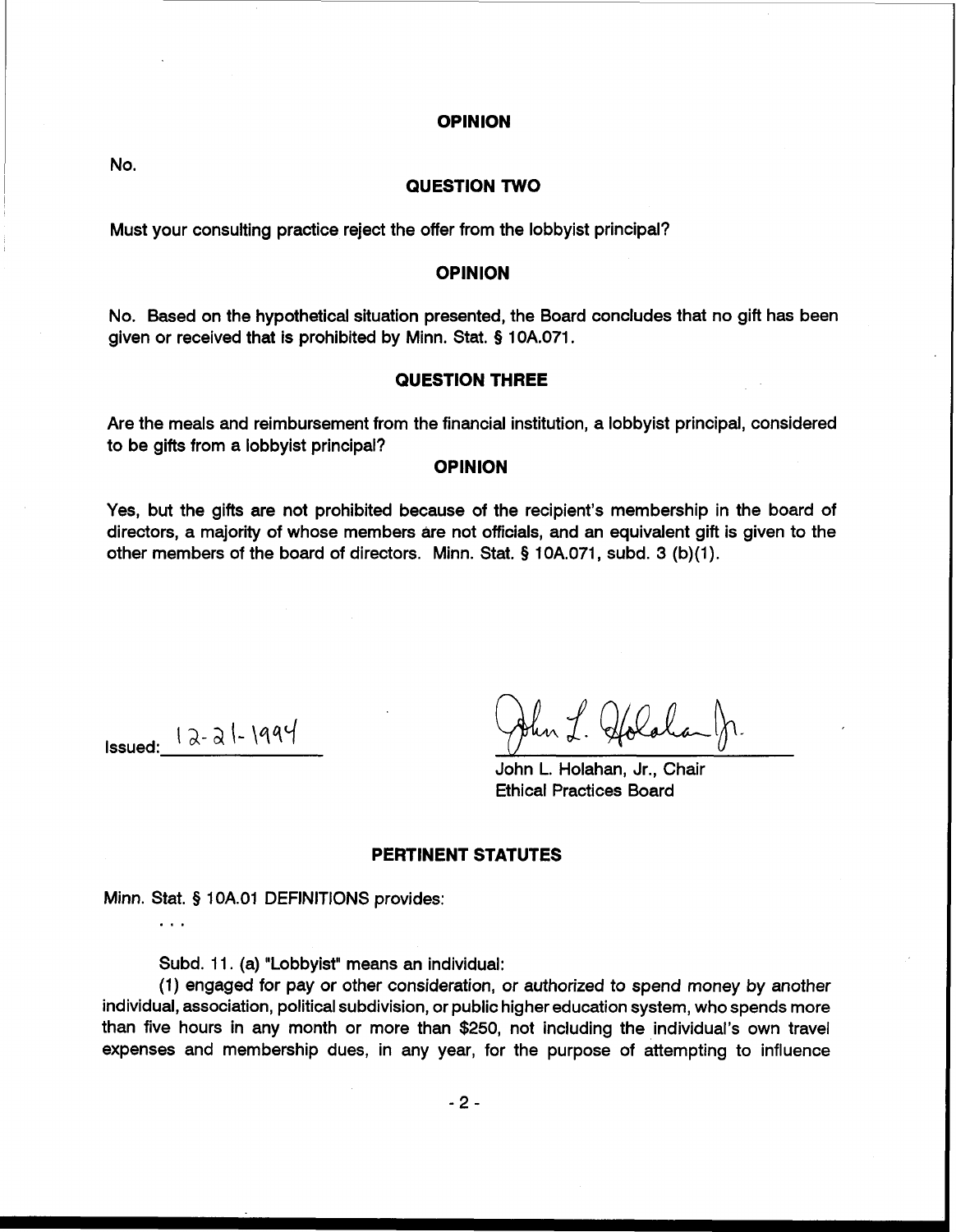legislative action or administrative action, or the official action of a metropolitan governmental unit, by communicating or urging others to communicate with public or local officials.

Subd. 18. 'Public official" means any:

(a) member of the legislature;

 $\ddotsc$ 

(b) constitutional officer in the executive branch and the officer's chief administrative deputy;

(c) member, chief administrative officer or deputy chief administrative officer of a state board or commission which has at least one of the following powers: (i) the power to adopt, amend or repeal rules, or (ii) the power to adjudicate contested cases or appeals;

(d) commissioner, deputy commissioner, or assistant commissioner of any state department as designated pursuant to section 15.01 ;

(e) individual employed in the executive branch who is authorized to adopt, amend or repeal rules or adjudicate contested cases;

(9 executive director of the state board of investment;

(g) executive director of the Indian affairs intertribal board;

(h) commissioner of the iron range resources and rehabilitation board;

(i) commissioner of mediation services;

(i) deputy of any official listed in clauses (e) to (i);

(k) judge of the workers' compensation court of appeals;

(I) administrative law judge or compensation judge in the state office of administrative hearings or referee in the department of jobs and training;

(m) solicitor general or deputy, assistant or special assistant attorney general;

(n) individual employed by the legislature as secretary of the senate, chief clerk of the house, revisor of statutes, or researcher, legislative analyst, or attorney in the office of senate counsel and research or house research;

(0) member or chief administrative officer of the metropolitan council, regional transit board, metropolitan transit commission, metropolitan waste control commission, metropolitan  $\overline{\cdot}$ parks and open spaces commission, metropolitan airports commission or metropolitan sports facilities commission;

(p) the director of the racing commission, the director of the gambling control board, the director of the state lottery, and the deputy director of the state lottery;

(q) director or the division of gambling enforcement in the department of public safety;

(r) member or executive director of the higher education facilities authority; or

(s) member of the board of directors or president of the Minnesota world trade center corporation.

. . .

Subd. 28. Principal. "Principal" means an individual or association that:

(1) spends more than \$500 in the aggregate in any calendar year to engage a lobbyist, compensate a lobbyist, or authorize the expenditure of money by a lobbyist; or

(2) is not included in clause (1) and spends a total of at least \$50,000 in any calendar year on efforts to influence legislative action, administrative action, or the official action of

 $-3-$